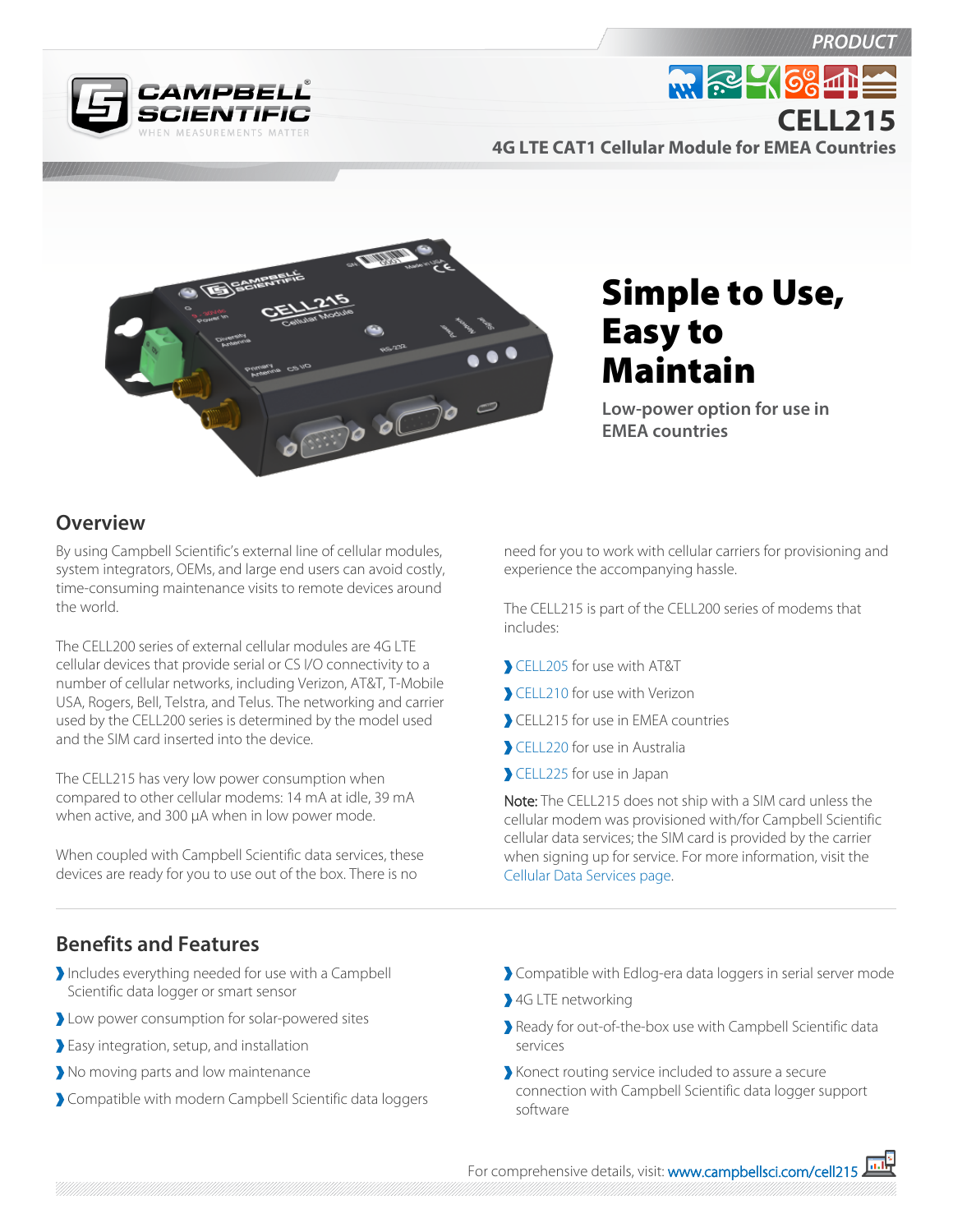# **Detailed Description**

The CELL215 is an industrial 4G LTE cellular module. It requires at least one micro-SIM 3FF card (for six position/contacts interface) supplied by your cellular carrier and a suitable 12 or 24 Vdc nominal power source. The CELL215 has an RS-232 serial port and a CS I/O port that can be used for serial server, serial client, and PPP host services. These ports are commonly connected to a data logger RS-232 serial or CS I/O port. The CELL215 has two antenna connectors to be used for primary and diversity antennas, although the unit can operate with only the primary cellular antenna connected.

### **Internet Connectivity**

The CELL215 provides Internet connectivity to any Campbell Scientific data logger located within range of a compatible cellular network. Armed with Internet connectivity, a data logger can remotely connect to Campbell Scientific software on a PC, mobile device, and the cloud. The CELL215 can also enable many data loggers to communicate using other Internet protocols, such as Modbus, DNP3, email, and web  $(HTTP)$ .

### **Device Intelligence**

The CELL215 provides highly reliable connectivity and remote device management independent of the device it is connected to. The numerous embedded services include IP serial server and client.

## **Establishing Cellular Service**

Campbell Scientific offers low-cost cellular data service plans for the CELL215. Our data service plans include Verizon in the United States and AT&T in North America (US, Mexico, Canada), as well as international access to over 600 carriers in 185 countries. The [Konect routing service](http://www.campbellsci.com/pbrouter) is included to assure a secure connection with Campbell Scientific data logger support software.

# **Configuring the CELL215**

The CELL215 is configured using a web-based configuration tool hosted by the cellular module. It can be accessed using Internet Explorer or Firefox remotely over the cellular WAN (when in serial server mode) or via USB. The CELL215 can also be configured directly from the data logger when used in PPP mode (default mode) using the [Device Configuration Utility](http://www.campbellsci.com/devconfig) or CRBasic instructions.

# **Data Logger Connection**

Data loggers can be connected in a variety of ways to suit the needs of the application. Common methods include the use of serial or CS I/O cables.

# **Powering the CELL215**

Compared to many other industrial cellular modules, the CELL215 has extremely low power consumption. The average current consumption at 12 Vdc is approximately 14 mA when idle, depending on its configuration. Additionally, the CELL215 can be turned on and off easily using a data logger SW12V port or the **IPNetPower()** instruction (PPP mode for the CR1000X, CR300, and CR6 only). When using the SW12V terminal, the modem can typically be powered with a [BP12 battery,](http://www.campbellsci.com/bp12) a [CH150](http://www.campbellsci.com/ch150)  [charging regulator](http://www.campbellsci.com/ch150), and an [SP10 solar panel.](http://www.campbellsci.com/sp10)

### **Antennas**

Campbell Scientific offers three antennas for the CELL215. Our 4G/3G/2G 0 dBd cellular dipole whip antenna [\(pn 32256\)](http://www.campbellsci.com/32256) connects directly to the CELL215 (no cable required) and can transmit short distances. Our higher gain omnidirectional [\(pn](http://www.campbellsci.com/p18285) [18285](http://www.campbellsci.com/p18285)) and Yagi ([pn 31128](http://www.campbellsci.com/31128)) antennas require a cable to connect them to the CELL215. The [COAXSMA-L cable](http://www.campbellsci.com/coaxsma-l) connects the antennas directly to the CELL215 cellular antenna connector. The [COAXNTN-L cable](http://www.campbellsci.com/coax-ntn) and a surge protector ([pn](http://www.campbellsci.com/31317)  [31317](http://www.campbellsci.com/31317)) are used when the CELL215 is susceptible to lightning or electrostatic buildup or for long cable runs.

### **Sample Programs**

- View this [sample program](https://s.campbellsci.com/documents/us/miscellaneous/CELL2XX-Settings.dld) for how to use some of the terminal commands with CELL2XX modules.
- To use the SetSettings functionality with the CR300, CR310, CR6, and CR1000X dataloggers, view this [sample program](https://s.campbellsci.com/documents/us/miscellaneous/CELL2XX-SetSettings.dld).

# **Specifications**

| Certifications | IC (Industry Canada)<br>10224A-201611FC21A                                           |
|----------------|--------------------------------------------------------------------------------------|
| Host Interface | CS I/O communications port,<br>DB9 male<br>USB version 2.0 with micro-B<br>connector |

|                                | RS-232 serial port, DB9 female                      |
|--------------------------------|-----------------------------------------------------|
| RF Connectors                  | 2 SMA antenna connectors<br>(primary and diversity) |
| Operating Temperature<br>Range | $-40^{\circ}$ to $+80^{\circ}$ C                    |